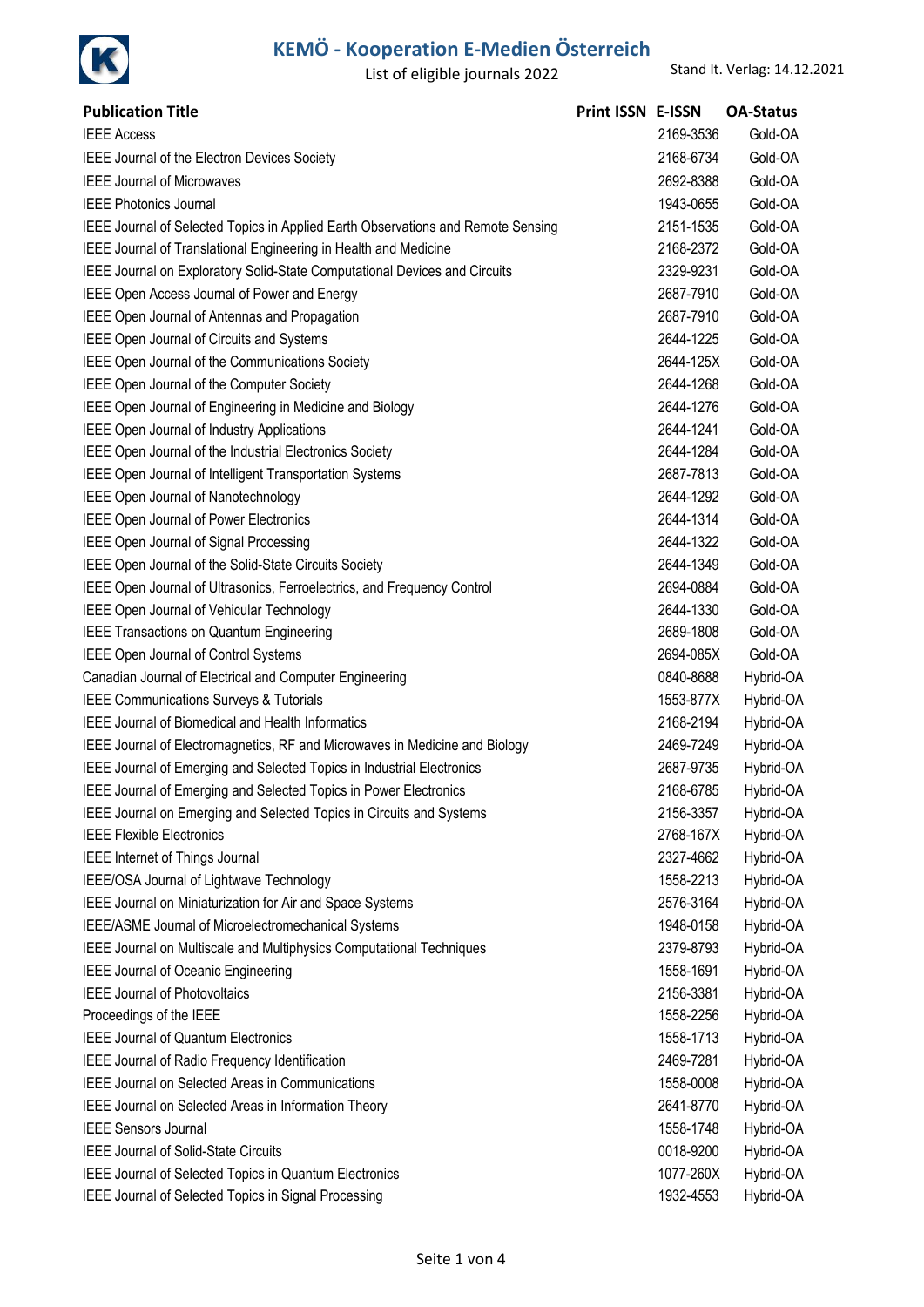

| <b>Publication Title</b>                                                | <b>Print ISSN E-ISSN</b> |           | <b>OA-Status</b> |
|-------------------------------------------------------------------------|--------------------------|-----------|------------------|
| <b>IEEE Systems Journal</b>                                             |                          | 1937-9234 | Hybrid-OA        |
| IEEE Antennas and Wireless Propagation Letters                          |                          | 1548-5757 | Hybrid-OA        |
| <b>IEEE Computer Architecture Letters</b>                               |                          | 1556-6064 | Hybrid-OA        |
| <b>IEEE Communications Letters</b>                                      |                          | 1558-2558 | Hybrid-OA        |
| <b>IEEE Control Systems Letters</b>                                     |                          | 2475-1456 | Hybrid-OA        |
| <b>IEEE Electron Device Letters</b>                                     |                          | 1558-0563 | Hybrid-OA        |
| IEEE Letters on Electromagnetic Compatibility Practice and Applications |                          | 2637-6423 | Hybrid-OA        |
| <b>IEEE Embedded Systems Letters</b>                                    |                          | 1943-0671 | Hybrid-OA        |
| IEEE Geoscience and Remote Sensing Letters                              |                          | 1545-598X | Hybrid-OA        |
| <b>IEEE Magnetics Letters</b>                                           |                          | 1949-307X | Hybrid-OA        |
| <b>IEEE Microwave and Wireless Components Letters</b>                   |                          | 1531-1309 | Hybrid-OA        |
| <b>IEEE Networking Letters</b>                                          |                          | 2576-3156 | Hybrid-OA        |
| <b>IEEE Photonics Technology Letters</b>                                |                          | 1941-0174 | Hybrid-OA        |
| <b>IEEE Robotics and Automation Letters</b>                             |                          | 2377-3766 | Hybrid-OA        |
| <b>IEEE Sensors Letters</b>                                             |                          | 2475-1472 | Hybrid-OA        |
| <b>IEEE Signal Processing Letters</b>                                   |                          | 1558-2361 | Hybrid-OA        |
| <b>IEEE Solid-State Circuits Letters</b>                                |                          | 2573-9603 | Hybrid-OA        |
| <b>IEEE Wireless Communications Letters</b>                             |                          | 2162-2345 | Hybrid-OA        |
| IEEE Annals of the History of Computing                                 |                          | 1934-1547 | Hybrid-OA        |
| IEEE Antennas and Propagation Magazine                                  |                          | 1558-4143 | Hybrid-OA        |
| IEEE BITS the Information Theory Magazine                               |                          | 2692-4080 | Hybrid-OA        |
| Computer                                                                |                          | 1558-0814 | Hybrid-OA        |
| <b>IEEE Computer Graphics and Applications</b>                          |                          | 1558-1756 | Hybrid-OA        |
| Computing in Science & Engineering                                      |                          | 1521-9615 | Hybrid-OA        |
| <b>IEEE Internet Computing</b>                                          |                          | 0272-1716 | Hybrid-OA        |
| <b>IEEE Intelligent Systems</b>                                         |                          | 1941-1294 | Hybrid-OA        |
| <b>IT Professional</b>                                                  |                          | 1941-045X | Hybrid-OA        |
| <b>IEEE Micro</b>                                                       |                          | 1937-4143 | Hybrid-OA        |
| <b>IEEE MultiMedia</b>                                                  |                          | 1070-986X | Hybrid-OA        |
| <b>IEEE Pervasive Computing</b>                                         |                          | 1536-1268 | Hybrid-OA        |
| IEEE Robotics & Automation Magazine                                     |                          | 1558-223X | Hybrid-OA        |
| <b>IEEE Software</b>                                                    |                          | 1937-4194 | Hybrid-OA        |
| <b>IEEE Security &amp; Privacy</b>                                      |                          | 1558-4046 | Hybrid-OA        |
| <b>IEEE Vehicular Technology Magazine</b>                               |                          | 1556-6080 | Hybrid-OA        |
| <b>IEEE Reviews in Biomedical Engineering</b>                           |                          | 1937-3333 | Hybrid-OA        |
| IEEE Revista Iberoamericana de Technologias del Aprendizaje             |                          | 1932-8540 | Hybrid-OA        |
| <b>IEEE Transactions on Automatic Control</b>                           |                          | 0018-9286 | Hybrid-OA        |
| IEEE Transactions on Aerospace and Electronic Systems                   |                          | 1557-9603 | Hybrid-OA        |
| <b>IEEE Transactions on Affective Computing</b>                         |                          | 1949-3045 | Hybrid-OA        |
| IEEE Transactions on Artificial Intelligence                            |                          | 2691-4581 | Hybrid-OA        |
| IEEE Transactions on Antennas and Propagation                           |                          | 1558-2221 | Hybrid-OA        |
| <b>IEEE Transactions on Applied Superconductivity</b>                   |                          | 1558-2515 | Hybrid-OA        |
| IEEE Transactions on Automation Science and Engineering                 |                          | 1545-5955 | Hybrid-OA        |
| IEEE/ACM Transactions on Audio, Speech and Language Processing          |                          | 2329-9304 | Hybrid-OA        |
| <b>IEEE Transactions on Broadcasting</b>                                |                          | 0018-9316 | Hybrid-OA        |
| IEEE Transactions on Biomedical Circuits and Systems                    |                          | 1932-4545 | Hybrid-OA        |
| IEEE Transactions on Big Data                                           |                          | 2332-7790 | Hybrid-OA        |
| IEEE Transactions on Biometrics, Behavior, and Identity Science         |                          | 2637-6407 | Hybrid-OA        |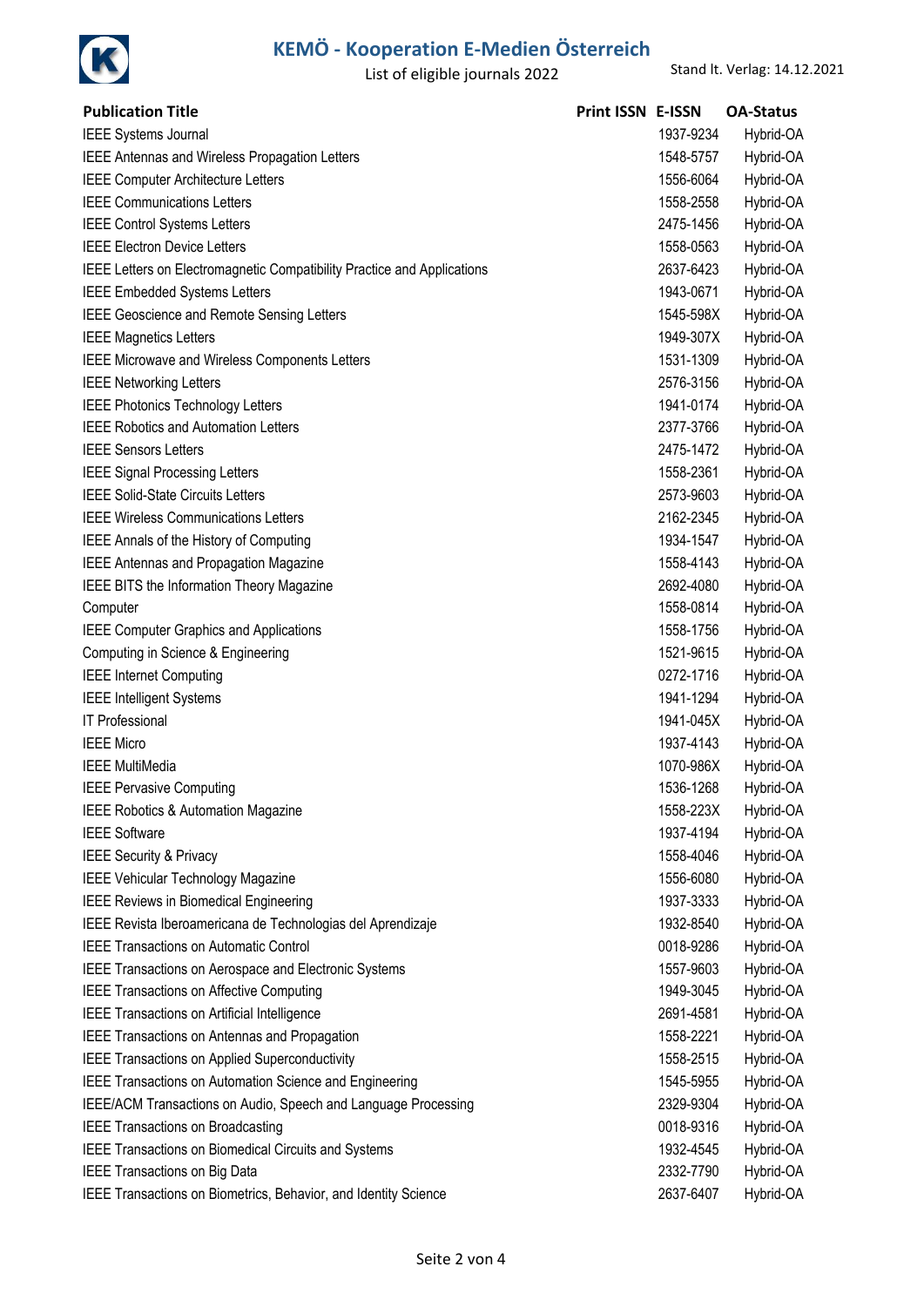

| <b>Publication Title</b>                                                      | Print ISSN E-ISSN |           | <b>OA-Status</b> |
|-------------------------------------------------------------------------------|-------------------|-----------|------------------|
| IEEE Transactions on Biomedical Engineering                                   |                   | 0018-9294 | Hybrid-OA        |
| <b>IEEE Transactions on Computers</b>                                         |                   | 1557-9956 | Hybrid-OA        |
| IEEE Transactions on Computer-Aided Design of Integrated Circuits and Systems |                   | 1937-4151 | Hybrid-OA        |
| IEEE/ACM Transactions on Computational Biology and Bioinformatics             |                   | 1557-9964 | Hybrid-OA        |
| <b>IEEE Transactions on Cloud Computing</b>                                   |                   | 2168-7161 | Hybrid-OA        |
| IEEE Transactions on Cognitive Communications and Networking                  |                   | 2332-7731 | Hybrid-OA        |
| IEEE Transactions on Cognitive and Developmental Systems                      |                   | 2379-8939 | Hybrid-OA        |
| <b>IEEE Transactions on Consumer Electronics</b>                              |                   | 1558-4127 | Hybrid-OA        |
| <b>IEEE Transactions on Computational Imaging</b>                             |                   | 2333-9403 | Hybrid-OA        |
| IEEE Transactions on Control of Network Systems                               |                   | 2325-5870 | Hybrid-OA        |
| <b>IEEE Transactions on Communications</b>                                    |                   | 1558-0857 | Hybrid-OA        |
| IEEE Transactions on Components, Packaging and Manufacturing Technology       |                   | 2156-3985 | Hybrid-OA        |
| IEEE Transactions on Circuits and Systems--I: Regular Papers                  |                   | 1558-0806 | Hybrid-OA        |
| IEEE Transactions on Circuits and Systems--II: Express Briefs                 |                   | 1558-3791 | Hybrid-OA        |
| IEEE Transactions on Computational Social Systems                             |                   | 2329-924X | Hybrid-OA        |
| IEEE Transactions on Control Systems Technology                               |                   | 1558-0865 | Hybrid-OA        |
| IEEE Transactions on Circuits and Systems for Video Technology                |                   | 1558-2205 | Hybrid-OA        |
| <b>IEEE Transactions on Cybernetics</b>                                       |                   | 2168-2267 | Hybrid-OA        |
| IEEE Transactions on Device and Materials Reliability                         |                   | 1558-2574 | Hybrid-OA        |
| IEEE Transactions on Dependable and Secure Computing                          |                   | 1941-0018 | Hybrid-OA        |
| <b>IEEE Transactions on Education</b>                                         |                   | 1557-9638 | Hybrid-OA        |
| <b>IEEE Transactions on Energy Conversion</b>                                 |                   | 1558-0059 | Hybrid-OA        |
| <b>IEEE Transactions on Electron Devices</b>                                  |                   | 1557-9646 | Hybrid-OA        |
| <b>IEEE Transactions on Engineering Management</b>                            |                   | 1558-0040 | Hybrid-OA        |
| IEEE Transactions on Electromagnetic Compatibility                            |                   | 1558-187X | Hybrid-OA        |
| <b>IEEE Transactions on Emerging Topics in Computing</b>                      |                   | 2168-6750 | Hybrid-OA        |
| IEEE Transactions on Emerging Topics in Computational Intelligence            |                   | 2471-285X | Hybrid-OA        |
| IEEE Transactions on Evolutionary Computation                                 |                   | 1089-778X | Hybrid-OA        |
| <b>IEEE Transactions on Fuzzy Systems</b>                                     |                   | 1941-0034 | Hybrid-OA        |
| <b>IEEE Transactions on Games</b>                                             |                   | 2475-1510 | Hybrid-OA        |
| <b>IEEE Transactions on Green Communications and Networking</b>               |                   | 2473-2400 | Hybrid-OA        |
| IEEE Transactions on Geoscience and Remote Sensing                            |                   | 0196-2892 | Hybrid-OA        |
| IEEE Transactions on Human-Machine Systems                                    |                   | 2168-2305 | Hybrid-OA        |
| <b>IEEE Transactions on Industry Applications</b>                             |                   | 1939-9367 | Hybrid-OA        |
| <b>IEEE Transactions on Industrial Electronics</b>                            |                   | 0278-0046 | Hybrid-OA        |
| IEEE Transactions on Information Forensics and Security                       |                   | 1556-6021 | Hybrid-OA        |
| <b>IEEE Transactions on Industrial Informatics</b>                            |                   | 1941-0050 | Hybrid-OA        |
| <b>IEEE Transactions on Instrumentation and Measurement</b>                   |                   | 0018-9456 | Hybrid-OA        |
| <b>IEEE Transactions on Image Processing</b>                                  |                   | 1941-0042 | Hybrid-OA        |
| IEEE Transactions on Information Theory                                       |                   | 1557-9654 | Hybrid-OA        |
| IEEE Transactions on Intelligent Transportation Systems                       |                   | 1558-0016 | Hybrid-OA        |
| <b>IEEE Transactions on Intelligent Vehicles</b>                              |                   | 2379-8904 | Hybrid-OA        |
| IEEE Transactions on Knowledge and Data Engineering                           |                   | 1558-2191 | Hybrid-OA        |
| <b>IEEE Transactions on Learning Technologies</b>                             |                   | 1939-1382 | Hybrid-OA        |
| <b>IEEE Transactions on Magnetics</b>                                         |                   | 1941-0069 | Hybrid-OA        |
| IEEE Transactions on Molecular, Biological, and Multi-Scale Communications    |                   | 2332-7804 | Hybrid-OA        |
| <b>IEEE Transactions on Mobile Computing</b>                                  |                   | 1558-0660 | Hybrid-OA        |
| <b>IEEE/ASME Transactions on Mechatronics</b>                                 |                   | 1941-014X | Hybrid-OA        |